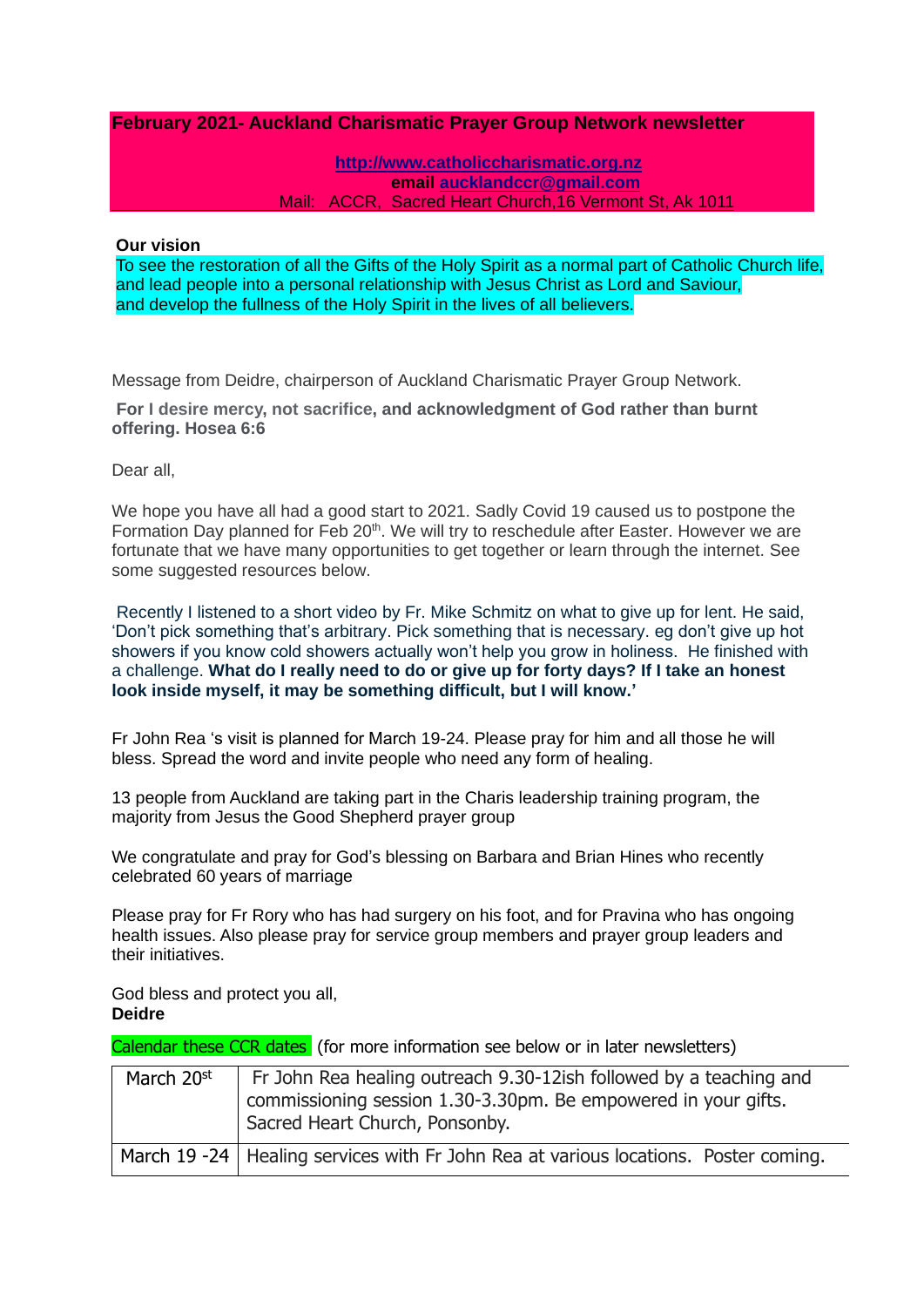| Feb 27-28       | <b>DRC Lenten Retreat</b>                   |
|-----------------|---------------------------------------------|
| May $22^{th}$ : | Saturday. Pentecost Vigil gathering for all |

# **Coming Up:**

DRC **Lenten retreat Feb 27-28, 2-5pm followed by mass**.**:** Everyone welcome. **See the Flyer attached.**

**Visit from Fr John Rea March 19th- 24th**: (**subject to Covid level 1: flyer coming) Healing outreach with Fr John Friday 19th** – **Wednesday 24th March.** (**subject to Covid level 1) Flyer coming**  Please contact Deidre if you will be available to help with prayer ministry at Ponsonby or any of the outreach venues below. Email [aucklandccr@gmail.com](mailto:aucklandccr@gmail.com) Please come along and invite/bring family, friends, neighbours, workmates etc

**Orewa Friday 19th**, 1pm **Ponsonby Saturday 20th** 9.30-12.30 healing outreach, 1.30-2.30 teaching and commissioning in the gifts. All welcome. BYO lunch. **Pakuranga Monday 22nd** , 7pm **Henderson Tuesday 23rd,** 7pm **Tuakau Wednesday 24th**, 6.30pm

Saturday March 20<sup>th</sup>: Sacred Heart Church, 16 Vermont St, Ponsonby. **9.30am – 12ish: Healing Service:** Praise and Worship, breaking of the Word and prayer ministry.

**1.30pm-3.30pm Empowerment in the gifts and Commissioning: Everyone invited.** Praise and worship, Teaching, Question time, and Commissioning Prayer.

Father John Rea will share about his journey, how he has stepped out in faith, using the gifts to pray for healing and miracles. Then he will pray for us to increase our gifts and commission us to go out and share them**. All welcome. Bring your own lunch. Tea and coffee will be provided.**

### News from the prayer groups.

Life in the Spirit Seminars: planning is underway for seminars at Mairangi Bay-Monday evenings from May 3rd, Orewa-The Gift, Wednesdays after Easter, Takapuna - late July.

#### Change of leaders:

.

We thank Antonio for his 3 years leading Jesus the Good Shepherd PG and ask for prayers for Engelbert who has taken on the leadership.

We also thank Mary Waldron for her many years of leadership in St Marks PG, and thank Mike Lobo and others who have led with her. We ask for prayers for Gene Lopez and Joanne Van Heerden who have taken on the leadership.

**Worth watching: How to experience and share Baptism in the Holy Spirit Workshop on Youtube.** <https://fb.watch/3H7HAfv3eE/> Facilitator: Michelle Moran, Speakers: Jim Murphy / Fr. Anthony Ouellette / Alicia Hartle

### **Other Lenten opportunities**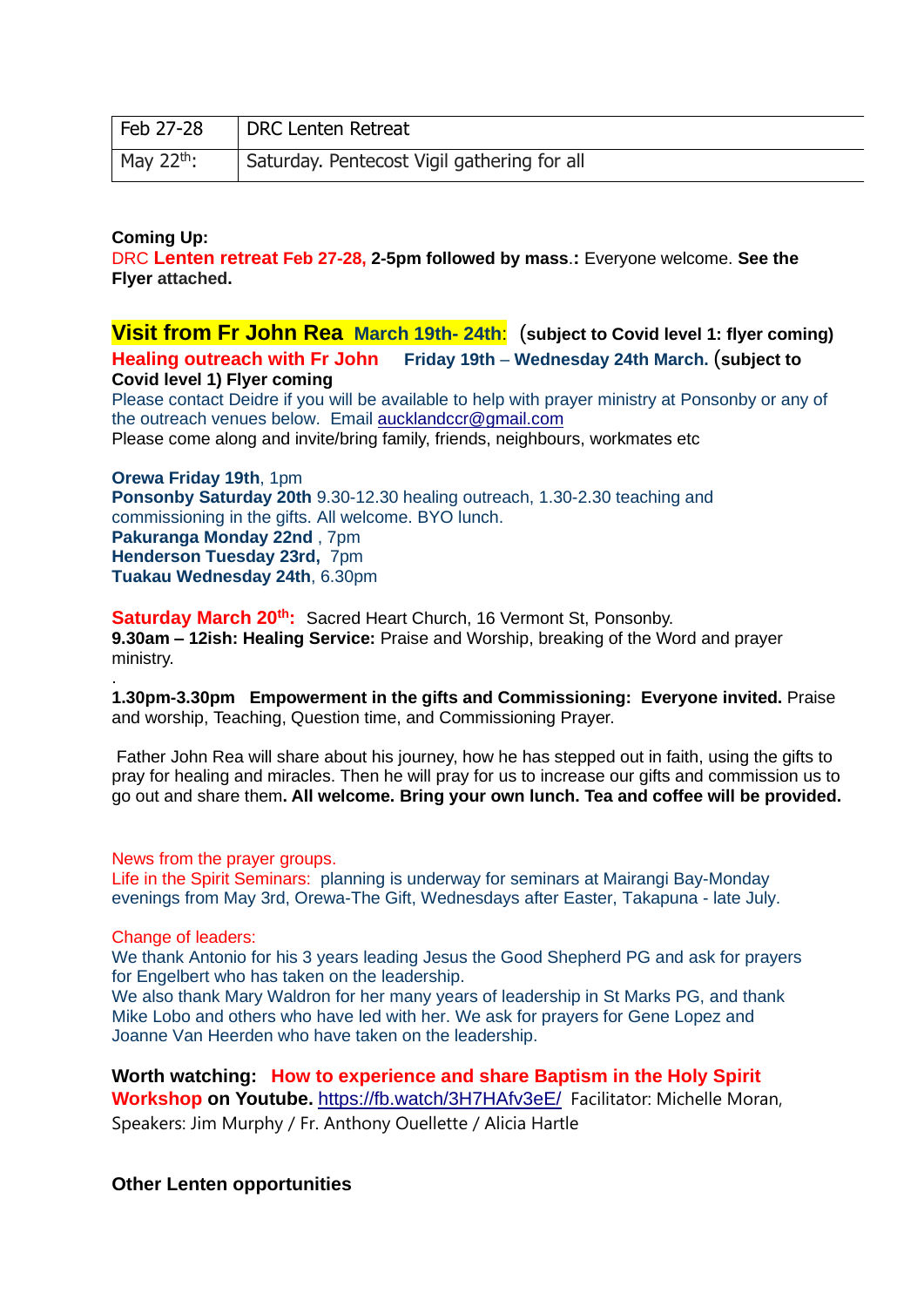**Lenten program prepared by Caritas:** you can use as a group or individually to reflect on the Sunday readings [https://caritas.org.nz/system/files/resources/2021%20LRP%20English\\_web.pdf](https://caritas.org.nz/system/files/resources/2021%20LRP%20English_web.pdf)

# **Read the bible in a year:** Start anytime.

In The Bible in a Year podcast, Fr. Mike Schmitz walks you through the entire Bible in 365 episodes, providing 20-25 mins of reading, reflection, and prayer each episode. <https://ascensionpress.com/pages/biy-registration>

**Listen to the talks on the Charisms of the Holy Spirit from the NSW CCR Conference in January, 2021. They are available on You tube. Listen in your groups or individually.** Day 1: <https://youtu.be/loka3ziNnms>

Day 2: <https://youtube.com/watch?v=WyMblXZPttg&feature=share>

# Other opportunities.

# **6 th March Melbourne CCR celebrate 5o years. Live online via Zoom, starts Saturday at 9.30am. (11.30am NZ time.)**

**Guest speakers include Archbishop Mark Coleridge, Archbishop Christopher Prowse, Michelle Moran, Dr Mary Healy, Fr Ken Barker and many others.** <https://www.ccr.org.au/jesusisalive> Registration essential.

Diocese of Auckland Commission for Ecumenism talk: Ecumenism: One possible answer for a contemporary NZ, available on youtube <https://youtu.be/dpQ2NEa56cw>

**Discipleship course organised and led by Arthy Devadoss.** Part 2. **See the poster attached.**

# **A request for help**

The National Executive of Charis NZ is wanting to develop a website which will provide a central "clearing house" for communication between all ministries wishing to fall under the umbrella of Charis in New Zealand.

If you have expertise in web development, and could assist please contact the Chairperson, Helen Smithson, 0272941270, [smithsonhelen@gmail.com](mailto:smithsonhelen@gmail.com)

# DO YOU WANT TO FAST THIS LENT? In the words of Pope Francis:

- Fast from hurting words and say kind words.
- Fast from sadness and be filled with gratitude.
- Fast from anger and be filled with patience.
- Fast from pessimism and be filled with hope.
- Fast from worries and have trust in God.
- Fast from complaints and contemplate simplicity.
- Fast from pressures and be prayerful.
- Fast from bitterness and fill your heart with joy.
- Fast from selfishness and be compassionate to others.
- Fast from grudges and be reconciled.
- Fast from words and be silent so you can listen